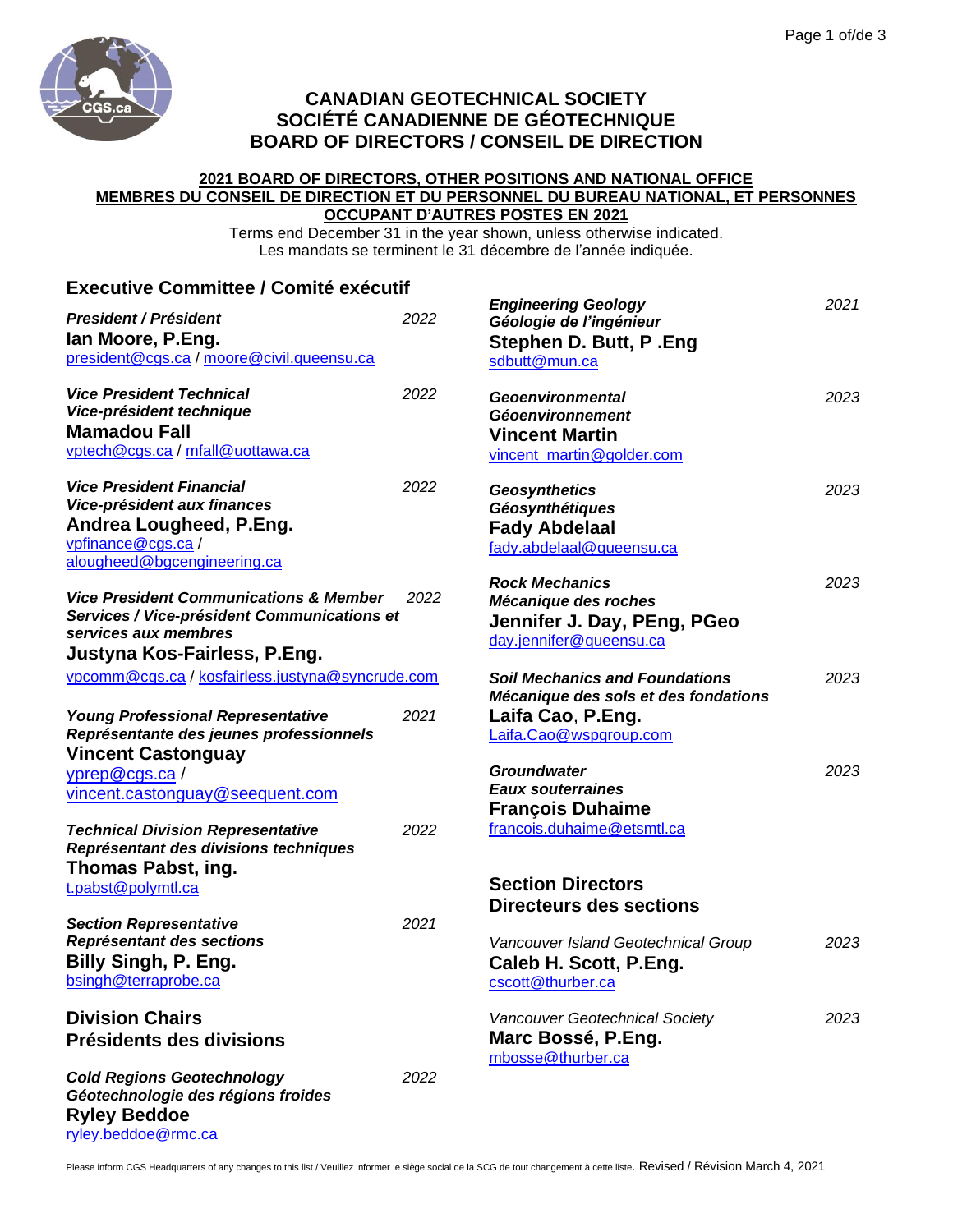| Page 2 of/de 3 |  |  |
|----------------|--|--|
|                |  |  |

| Prince George Geotechnical Group<br><b>Warren Lemky, P.Eng.</b><br>warren.lemky@gov.bc.ca    | 2021 | Section régionale Est-du-Québec<br>2021<br>Ariane Locat, ing.<br>ariane.locat@gci.ulaval.ca                                                                                       |      |  |
|----------------------------------------------------------------------------------------------|------|-----------------------------------------------------------------------------------------------------------------------------------------------------------------------------------|------|--|
| <b>Interior BC Section</b><br>Dwayne Tannant, P.Eng.<br>dwayne.tannant@ubc.ca                | 2021 | <b>New Brunswick Section</b><br>2021<br><b>Christopher McQueen, P. Eng.</b><br>Christopher.McQueen@englobecorp.com                                                                |      |  |
| <b>Calgary Geotechnical Society</b><br>Kshama Roy, Ph.D.<br>kshama.roy@northerncrescent.ca   | 2023 | Nova Scotia Section<br>Ilia Wainshtein, P.Eng.<br>ilia.wainshtein@woodplc.com                                                                                                     | 2022 |  |
| Geotechnical Society of Edmonton<br>Ken Froese, P.Eng.<br>kfroese@thurber.ca                 | 2023 | St. John's Section<br>Andrew Peach, P. Geo.<br>andrew.peach@hatch.com                                                                                                             | 2021 |  |
| Saskatoon Geotechnical Group<br>David Elwood, P.Eng.<br>david.elwood@usask.ca                | 2021 | <b>Editor, Canadian Geotechnical Journal</b><br>Le directeur de la rédaction de la Revue<br>canadienne de géotechnique                                                            |      |  |
| Regina Geotechnical Group<br>Kyle Mason, P. Eng.<br>kyle_mason@clifton.ca                    | 2022 | <b>Greg Siemens, P.Eng.</b><br>siemensg@queensu.ca                                                                                                                                |      |  |
| Manitoba Section<br>David Kurz, P.Eng.<br>dkurz@kgsgroup.com                                 | 2022 | Editor, CGS News in Canadian Geotechnique 2021<br>Directeur de rédaction des Nouvelles<br>de la SCG dans Géotechnique canadienne<br>Nicholas Beier, P.Eng.<br>nabeier@ualberta.ca |      |  |
| <b>Thunder Bay Section</b><br><b>Wesley Saunders, P. Eng</b><br>wsaunders@gkmconsultants.com | 2021 | Representative of CSCE on CGS Board June 2021                                                                                                                                     |      |  |
| <b>Sudbury Section</b><br>André Bom, P. Eng.<br>Andre_Bom@golder.com                         | 2021 | Représentant de la SCGC sur le Conseil de la SCG<br><b>Catherine Mulligan, ing.</b><br>catherine.mulligan@concordia.ca / president@csce.ca;                                       |      |  |
| <b>London Section</b><br>Andrew Stewart, P. Eng.<br>andrew.stewart@englobecorp.com           | 2021 | <b>Chairs of Technical Committees</b><br><b>Présidents Comités Techniques</b>                                                                                                     |      |  |
| Southern Ontario Section<br>Billy Singh, P. Eng.<br>bsingh@terraprobe.ca                     | 2021 | <b>Education Committee</b><br>Comité sur l'éducation<br>Pooneh Maghoul, P. Eng.<br>Pooneh.Maghoul@umanitoba.ca                                                                    | 2022 |  |
| <b>Kingston Section</b><br>E. Maria Skordaki<br>emskordaki@gmail.com                         | 2021 | <b>Geohazards Committee</b><br>Comité sur les géorisques<br><b>Scott McDougall, P.Eng.</b><br>smcdouga@eoas.ubc.ca                                                                | 2022 |  |
| Ottawa Geotechnical Group<br>Paul Simms, P.Eng.<br>paul_simms@carleton.ca                    | 2021 | <b>Heritage Committee</b><br>Comité sur le patrimoine                                                                                                                             | 2021 |  |
| Section régionale Ouest-du-Québec<br><b>Mourad Karray</b><br>Mourad.karray@usherbrooke.ca    | 2022 | Heinrich K. Heinz, P.Eng.<br>HHeinz@thurber.ca                                                                                                                                    |      |  |